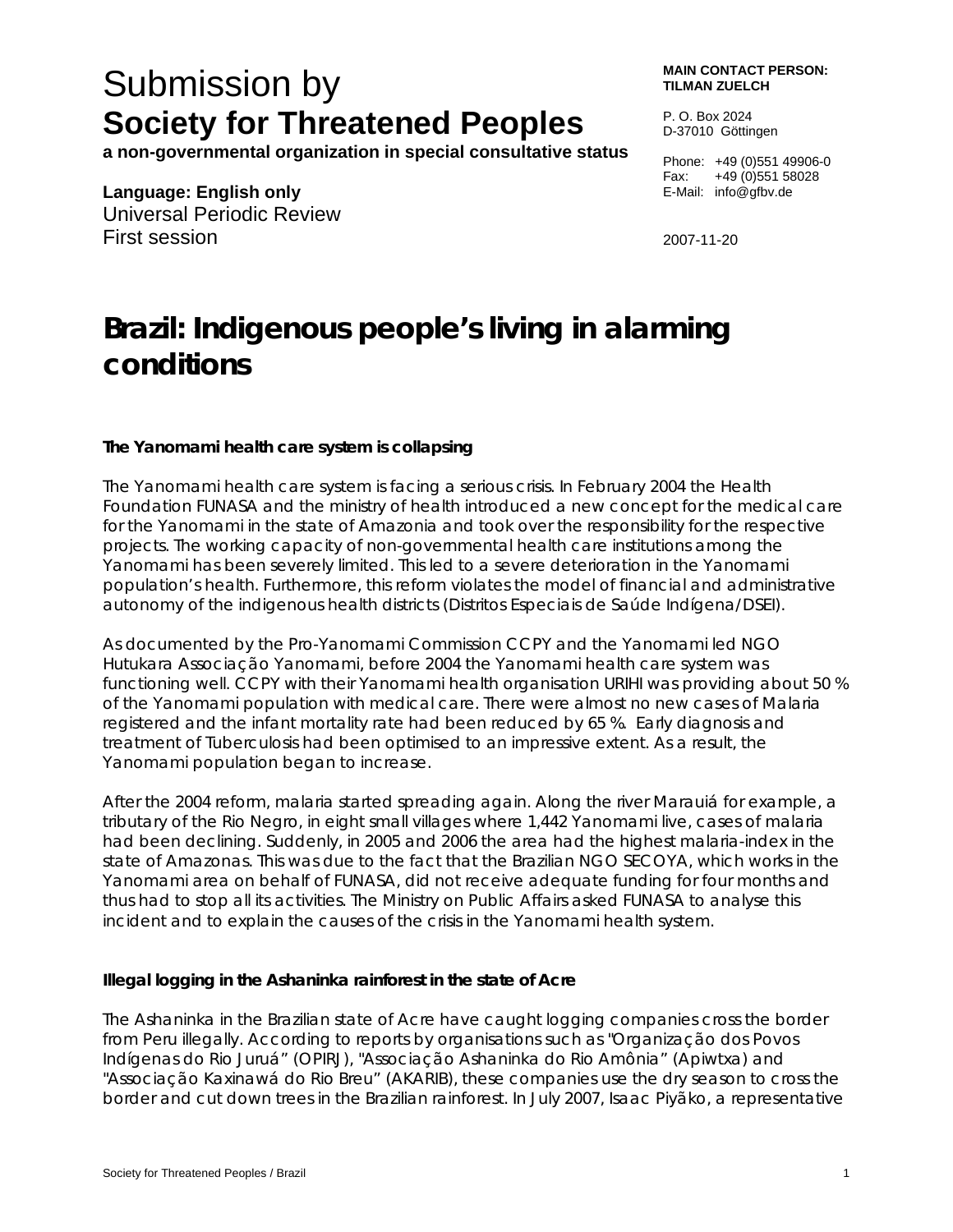of the Ashaninka and representative of the environment protection agency IBAMA became witnesses to the dramatically fast destruction of the rainforest during a research flight over the Alto Juruá region at the border between Peru and Brazil.

With woodcutters and heavy machinery, logging companies continue to cross the border illegally. They build roads without permission which go through indigenous territories and protected natural habitats. When more roads are built, more forest areas are destroyed. Consequently, the livelihood of the indigenous inhabitants will be depleted. These roads cross the lands of the Ashaninka both on the Peruvian and on the Brazilian side of the border. Wide forest aisles have been cut through the rainforest by companies, plundering the precious wood. The rights of the Ashaninka and their neighbouring tribes and the regulations of environmental protection have been disregarded by these companies.

The Ashaninka fear losing their way of life. This is an urgent situation and the Ashaninka need help in order to stop the ongoing development that threatens to destroy their forests forever. This development drives away game and thus endangers their livelihood. They ask for the support of the state and the federal governments to stop the destruction of rainforest trees and to protect the biodiversity of this unique habitat. They are looking for a team of experts to document the harm that has already been done to the rainforest, the fauna, and the waterways. By doing so, they will be able to bring up an official accusation against the logging companies and the government of Peru, which failed to stop the illegal border crossing despite being informed about the situation.

#### **Small tribes in voluntary isolation**

Throughout the entire Amazon border region of Brazil, Peru, Ecuador and Bolivia there are small indigenous tribes in voluntary isolation. In order to protect their ways of live, peoples like the Tagaeri, Waorani, Taromenane, Corubo, Amamhuaca, Mascho, Kineri, Nanti, Nahua und Kugapakori are retreating further and further into the rainforest in order to avoid contact with foreigners. Recently they have come increasing under pressure due to oil and gas drilling, illegal wood cutting, and expanding soy plantations. These companies displace them further and further into untouched forest that is depleting and becoming smaller every day. The companies are turning more and more parts of untouched forest areas into economic zones and thereby threaten to destroy the last retreats of these small tribes. Rivers and forest have been poisoned. Employees of companies and plantations have introduced diseases which the indigenous peoples are not immune. Protected reservations for these peoples, which are big enough to guarantee the survival of their livelihood, are urgently needed. Fortunately, Brazil has already begun creating such areas, but there is a great need for many more.

#### **Transposição**

Transposição is part of the national development plan PAC, a highly controversial project affecting the land rights of indigenous peoples in many parts of Brazil. In the course of the Transposição plans, the river São Francisco, which runs over several thousand kilometres through the states of Minas Gerais, Bahia, Sergipe, Alagoas and Pernambuco before it flows into the Atlantic Ocean, will partly be diverted to build two channels of 400 km and 220 km length in order to create a network of dams and power stations, aqueducts, tunnels and reservoirs. This will cause a dramatic change in the water balance and thus severely threaten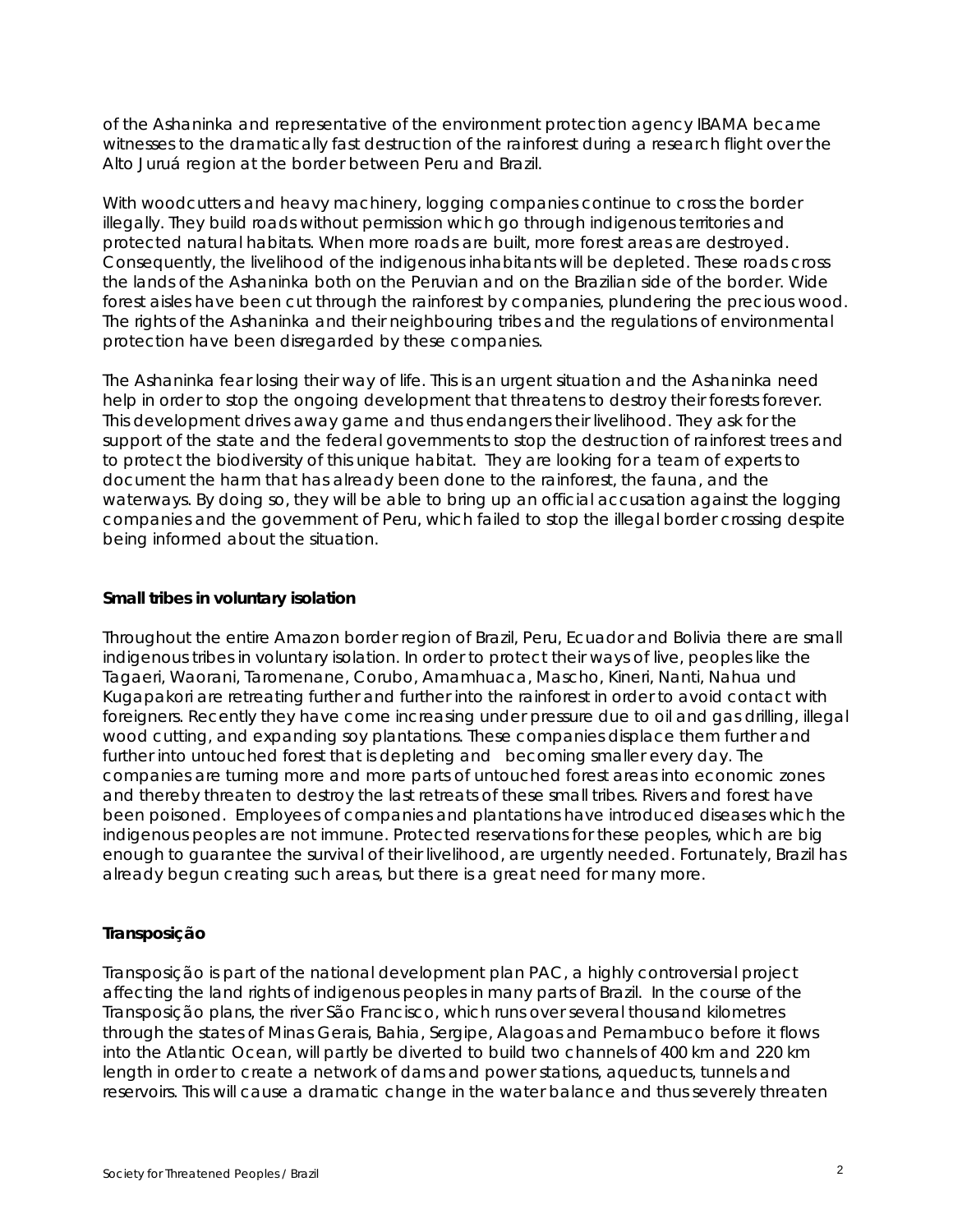the way of life for the inhabitants of 34 indigenous communities and more than 153 Quilombolas (settlements of Afro-Brazilians). They make their living as small farmers and fishermen and are dependent on a certain water level. These communities were not involved in the planning and decision-making of the project. Thereby Brazil is violating the mechanisms of C169 INDIGENOUS AND TRIBAL PEOPLES CONVENTION of the International Labour Organisation which Brazil ratified in 2002.

Even though the project is meant to support the citizens of the dry Brazilian Northeast with water, only 4% of the diverted water will in fact supply the households in need. 70% of the water will support plantations of sugar cane and fruit trees, which need enormous amounts of water for irrigation, as well as crab cultivation industries – they are all produce mainly for exporting. Another 26% is to provide the industrial region of Fortaleza with water. Therefore, the World Bank refused to grant a credit for the Transposição, because this project is not appropriate in reducing poverty.

Despite all the given information, the work on the first channel started in summer 2007. The first indigenous inhabitants, about 9.000 Tumbalalá and Truka people have been affected by the project. For eight days, 1.500 Indians, Quilombos, poor farmers and fishermen occupied part of the building site on June 26, 2007. They would have been thankful if president Lula da Silva would give proof to his declared willingness to meliorate the situation of the poor by advising the authorities to resume the dialogue with the indigenous peoples and other abutters of the Rio São Francisco affected by the Transposição, and thus fulfill the obligations Brazil complied to by ratifying the C169 INDIGENOUS AND TRIBAL PEOPLES CONVENTION of the International Labour Organisation.

## **Soybean and sugar cane plantations causing conflicts between big land owners and indigenous peoples**

Brazil is a leading country in the production of Biofuels. Together with the US, Brazil controls 70% of the world market of Ethanol. In Brazil, Ethanol is produced from sugar cane which is grown on huge plantations – the ownership of which is often disputed with neighbouring indigenous communities. Ethanol production is a booming industry – but not only at the expense of Indigenous peoples but also the environment. Before being replanted, sugar cane fields are burned down. Consequently, 64.8 million tons of carbon dioxide is released into the air (Department of ecology of Brazil, 2002). This smoke contains carcinogenic substances which can cause lung cancer. In addition, sugar cane and soybeans are grown with huge amounts of fertilizer and pesticides which pollute the soils and groundwater.

Indigenous peoples are affected by the Biofuel industry in many ways. In Mato Grosso do Sul 37.000 Kaiowa-Guarani Indians are struggling to defend their land rights against the owners of large sugar cane estates. Their demarcation process has been delayed time and time again. The 9.316 hectare land of the Kaiowá-Guarani community of Nhanderu Marangatu in the Antonio João municipality, Mato Grosso do Sul state, for example, were officially ratified by president Luiz Inácio Lula da Silva on 23 March, 2005. After a judicial challenge at state level, the then president of the Federal Supreme Court (Supremo Tribunal Federal, STF) Nelson Jobim, suspended the president's ruling, keeping the resolution of the appeal pending. On December 15, 2005, 150 military police officers enforced an eviction order, using helicopters and heavy arms, driving the community into an encampment of makeshift shacks by the side of the highway.